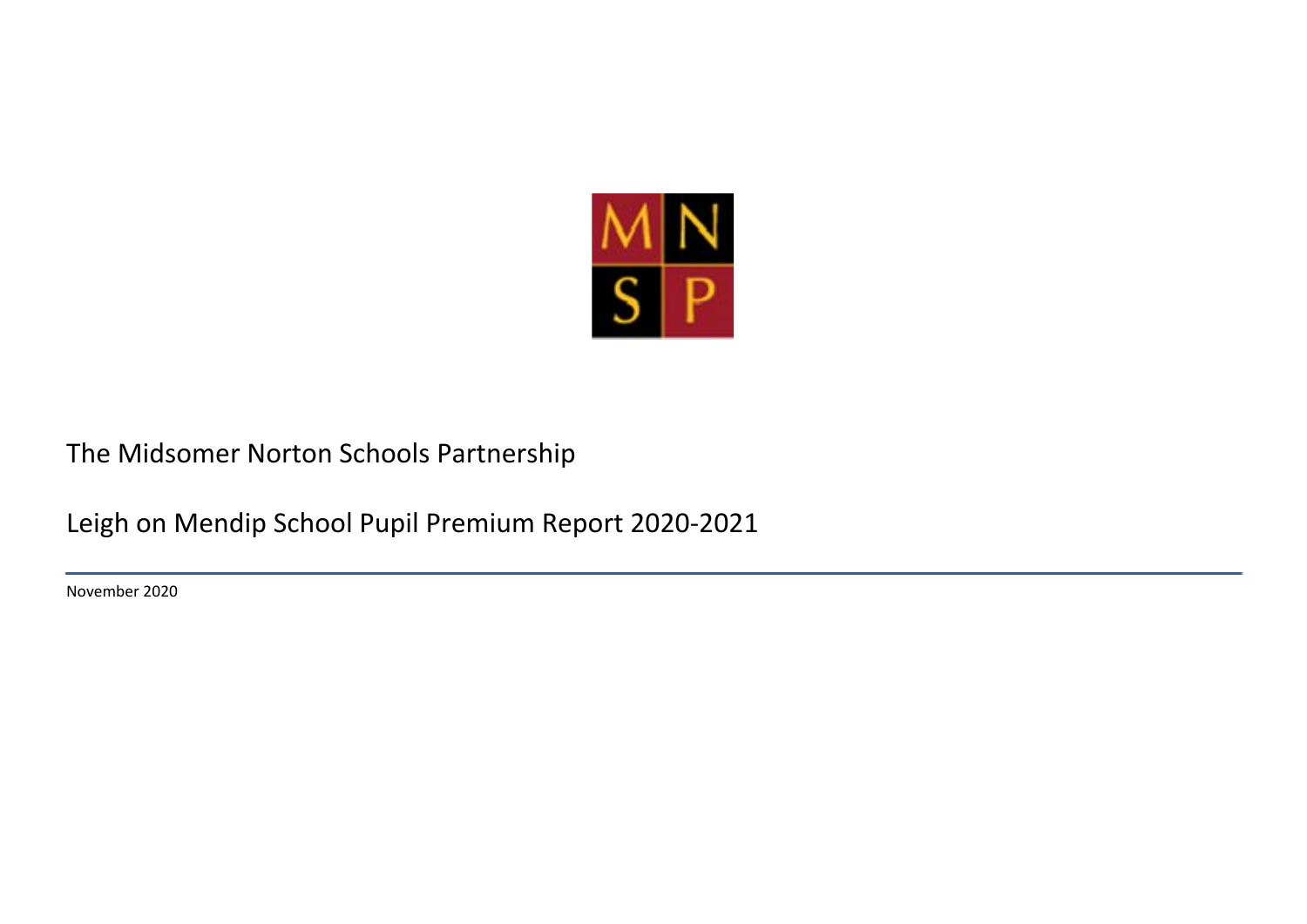## **Pupil Premium strategy statement**

Our pupil premium money has been used to provide a range of additional support for our children and these interventions have had a positive impact on our children's attainment.

Our key objective in using the Pupil Premium Grant is to narrow the gap between pupil groups and to support individual pupils. As a school we have a good track record of ensuring that pupils make good progress. Historically we have only had a few children who have accessed the grant, although this has now started to increase.

Through targeted interventions we are working to eliminate barriers to learning and progress. Our aim is to ensure that children make accelerated progress as they move through the school.

Targeted support is being provided through one-to-one and small group tuition. Support is provided through interventions/targeted tutorials in Years 5 and 6. These interventions support children in knowing where they are and what they need to do to improve their work.

We also focus on the whole child and look at other aspects of learning where we are able to enhance and develop the children's confidence and self-esteem. The table below highlights all the areas we are focusing on in 2020-21.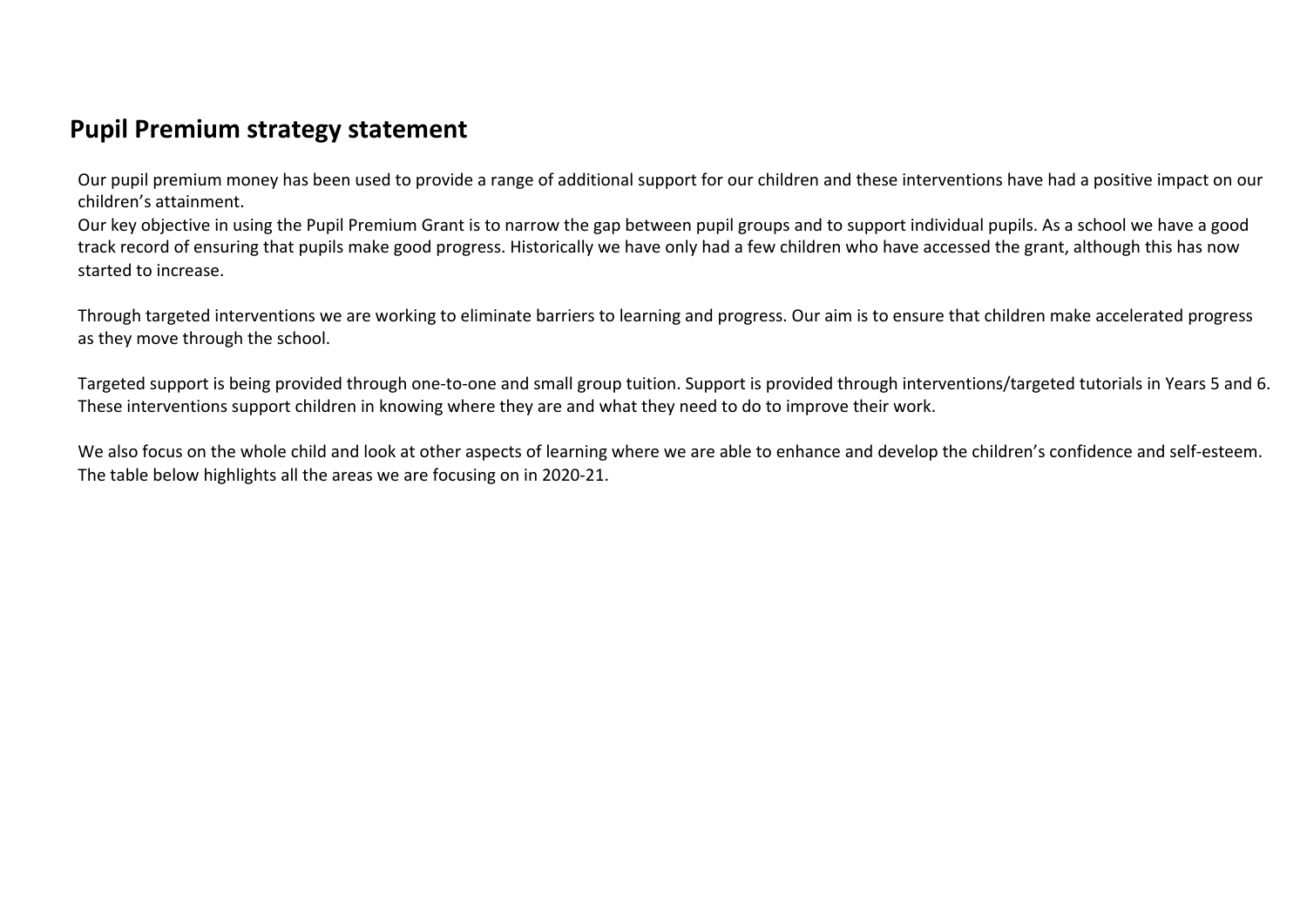| 1. Summary information |                       |                                  |       |                                                |                  |  |
|------------------------|-----------------------|----------------------------------|-------|------------------------------------------------|------------------|--|
| <b>School</b>          |                       | Leigh on Mendip School           |       |                                                |                  |  |
| <b>Academic Year</b>   | 2020-2021             | <b>Total PP budget</b>           | £7725 | Date of most recent PP Review                  | November<br>2020 |  |
| Total number of pupils | 68 (as at<br>09/11/20 | Number of pupils eligible for PP |       | Date for next internal review of this strategy | <b>July 2021</b> |  |

| 2. Current attainment                     |     |                        |                                                           |     |                  |
|-------------------------------------------|-----|------------------------|-----------------------------------------------------------|-----|------------------|
|                                           | Sch | Nat<br>other<br>pupils |                                                           | Sch | <b>Nat Other</b> |
| % achieving in reading, writing and maths |     |                        | % Achieving a Good level of development<br>in Early Years |     |                  |
| <b>KS2 Progress measure in reading</b>    |     |                        | Key Stage 1 attainment measure in<br>reading              |     |                  |
| <b>KS2 Progress measure in writing</b>    |     |                        | Key Stage 1 attainment measure in<br>reading              |     |                  |
| <b>KS2 Progress measure in maths</b>      |     |                        | Key Stage 1 attainment measure in<br>mathematics          |     |                  |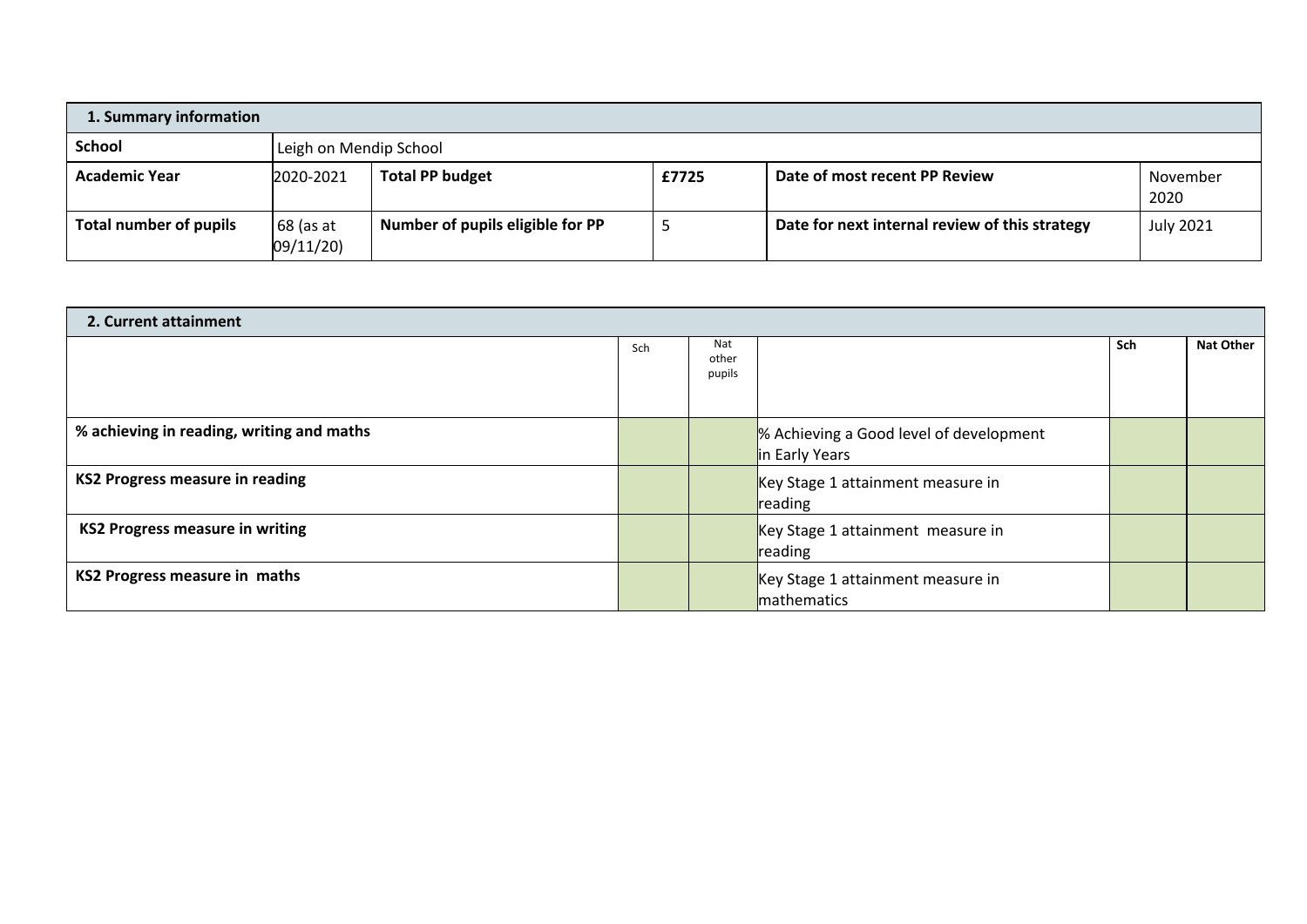|    | 3. Barriers to future attainment (for pupils eligible for PP, including high ability)                                       |                                                                                                                                                      |
|----|-----------------------------------------------------------------------------------------------------------------------------|------------------------------------------------------------------------------------------------------------------------------------------------------|
|    | In-school barriers (issues to be addressed in school, such as poor oral language skills)                                    |                                                                                                                                                      |
| Α. | Children starting school with identified /unidentified special educational needs                                            |                                                                                                                                                      |
| В. | Children with poor emotional and social development                                                                         |                                                                                                                                                      |
| C. | Children with gaps in their phonic knowledge                                                                                |                                                                                                                                                      |
|    | External barriers (issues which also require action outside school, such as low attendance rates)                           |                                                                                                                                                      |
| D. | Children not having access to high quality reading books                                                                    |                                                                                                                                                      |
|    | <b>4. Desired outcomes</b>                                                                                                  |                                                                                                                                                      |
|    |                                                                                                                             |                                                                                                                                                      |
|    | Desired outcomes and how they will be measured                                                                              | Success criteria/Evidence                                                                                                                            |
| Α. | Children make expected or better progress so that their attainment is in line with children from similar<br>starting points | Children make quantifiable progress in reading, writing and maths<br>across the year based on summative tests.                                       |
| В. | Attainment in maths and writing of PP children is close to or better than national levels.                                  | The gap between PP children and non PP children is diminished as a<br>result of accelerated progress.<br>PP children achieve well in literacy skills |
| C. | PP pupils are in school every day and on time ready to learn.                                                               | PP attendance is at least 97%                                                                                                                        |
| D. | PP have access and read high quality books to develop their language and vocabulary                                         | Summative assessments and progress of children is above national<br>averages                                                                         |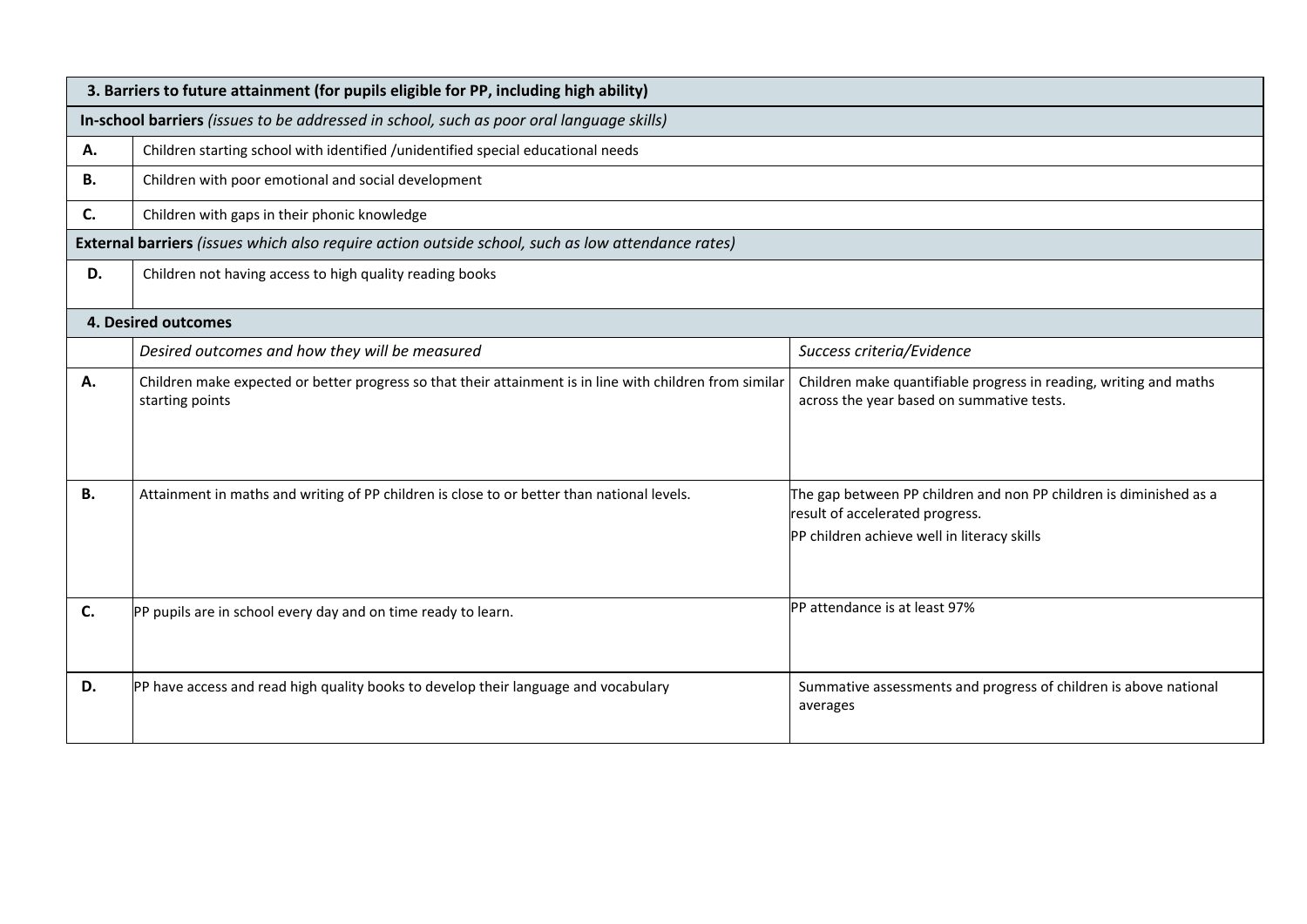| 5. Planned expenditure                                                                                                                                                                      |                                                                                                                                                                           |                                                                                                                                                                                          |                                                                                                                                                          |                   |                          |  |  |
|---------------------------------------------------------------------------------------------------------------------------------------------------------------------------------------------|---------------------------------------------------------------------------------------------------------------------------------------------------------------------------|------------------------------------------------------------------------------------------------------------------------------------------------------------------------------------------|----------------------------------------------------------------------------------------------------------------------------------------------------------|-------------------|--------------------------|--|--|
| Academic year                                                                                                                                                                               | 2020-2021                                                                                                                                                                 |                                                                                                                                                                                          |                                                                                                                                                          |                   |                          |  |  |
| The three headings below enable schools to demonstrate how they are using the pupil premium to improve classroom pedagogy, provide targeted support and<br>support whole school strategies. |                                                                                                                                                                           |                                                                                                                                                                                          |                                                                                                                                                          |                   |                          |  |  |
| <b>Desired outcome</b>                                                                                                                                                                      | Chosen action /<br>approach                                                                                                                                               | What is the evidence and rationale for<br>this choice?                                                                                                                                   | <b>Success Criteria</b>                                                                                                                                  | <b>Staff lead</b> | When will you<br>review? |  |  |
| PP children with identified SEN<br>needs receive appropriate<br>support.                                                                                                                    | Identify learning needs of PP<br>children<br>Put in place necessary<br><b>linterventions</b><br>Time to oversee interventions<br>and lead PP support across the<br>school | Early years and pre-school interventions have a<br>positive impact.<br>Interventions have a positive impact on PP pupils                                                                 | Children identified and targets are<br>implemented.<br>Parents are aware of school's concerns<br>and reports are available to support<br>progress.       | SENCo             | Termly<br>£3000<br>£1000 |  |  |
| to overcome gaps in their<br>learning.                                                                                                                                                      | PP children.                                                                                                                                                              | Focused support allows children Small group work for identified Evidence suggests that small group work impacts<br>on the improvements in academic performance                           | 100% of children will make progress<br>reading and phonics                                                                                               | LP                | Terms 2, 4,6<br>£1000    |  |  |
| PP children are able to access<br>all educational visits                                                                                                                                    | ability to use PP to pay for<br>residential and educational<br>visit.                                                                                                     | Parents are made aware of the The cost of educational visits continues to rise.                                                                                                          | All PP children will have access to all<br>educational visits and trips providing a wide<br>enrichment experience that they might<br>otherwise not have. | <b>SC</b>         | Termly<br>£300           |  |  |
| PP children given the<br>opportunity to attend after<br>school clubs                                                                                                                        | school clubs                                                                                                                                                              | Parents are made aware of the To address the inequalities between PP children<br>ability to use PP to pay for after and those from more affluent families                                | All PP children have access to enriching<br>experiences.                                                                                                 | <b>SC</b>         | Termly<br>£200           |  |  |
| Ensure that PP children made<br>strong progress in maths                                                                                                                                    | to all.                                                                                                                                                                   | Make doodle maths accessible Studies consistently find that digital technology is<br>associated with moderate learning gains: on<br>average, an additional four months progress (EEF).   | 100% of children achieve age - related<br>expectations in summative tests.                                                                               | <b>PS</b>         | Terms 2, 4 and 6<br>£200 |  |  |
| residential visits.                                                                                                                                                                         | cost of residential visits                                                                                                                                                | PP children to be able to access Parents are made aware of the To address the inequalities between PP children<br>ability to use PP to support the and those from more affluent families | PP children have access to enriching<br>experiences.                                                                                                     | P.                | £200                     |  |  |
| PP pupils to have fair access to<br>resources in order to make<br>good progress                                                                                                             | identified PP pupils                                                                                                                                                      | purchase support materials for To support interventions for children identified with<br><b>SEN</b> needs                                                                                 | PP children all to made progress at least in PS<br>line with non PP children                                                                             |                   | £1000                    |  |  |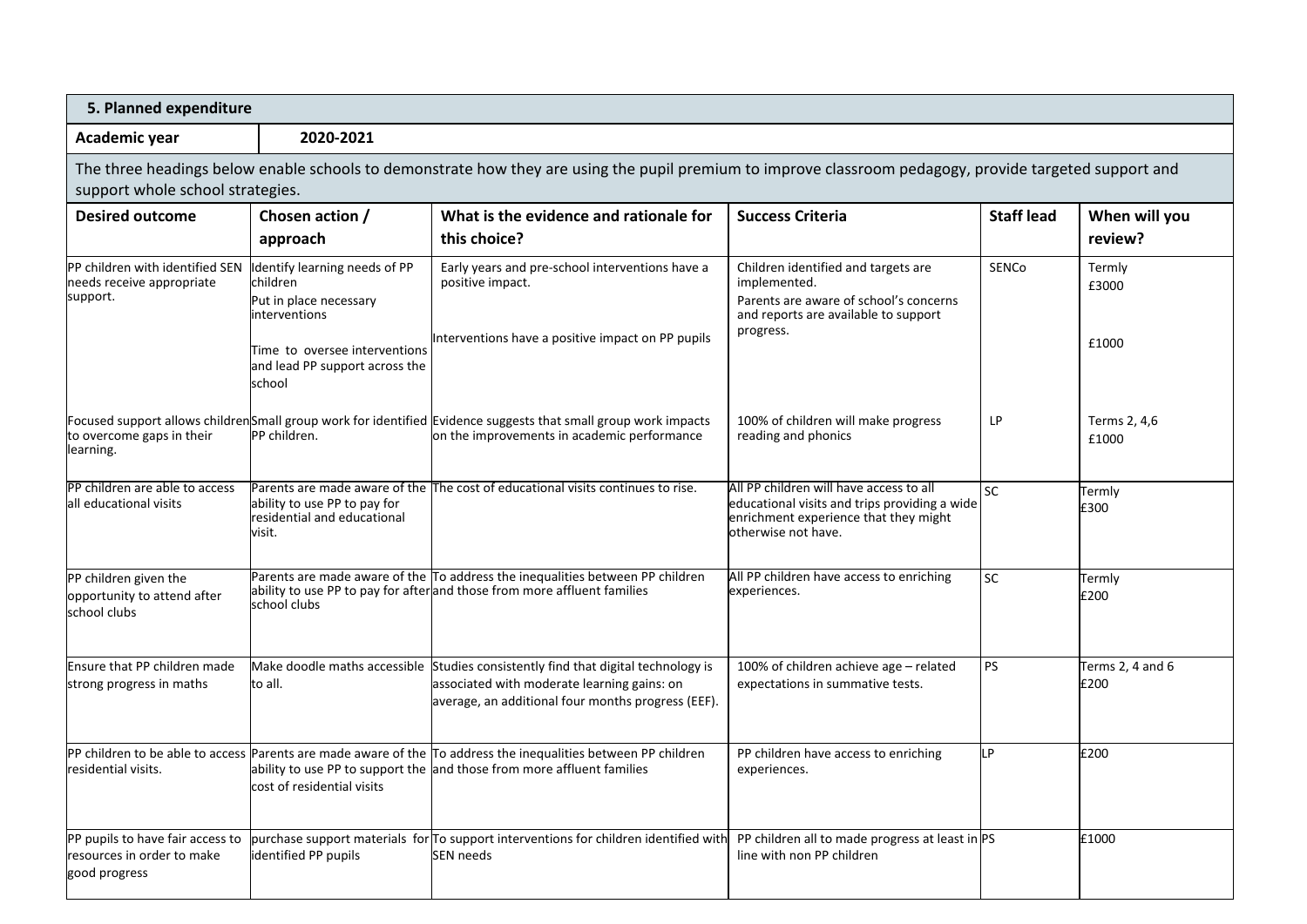| PP pupils develop greater self                                  | Min Robertson to deliver a | This is to support children who may have social,       | Children make good progress in their           |                            | Term 2 |
|-----------------------------------------------------------------|----------------------------|--------------------------------------------------------|------------------------------------------------|----------------------------|--------|
| lawareness of their emotional                                   | term of Tai Chi lessons    | emotional or behavioural difficulties, or sometimes    | social and emotional development.              |                            | £500   |
| wellbeing and how this impacts                                  |                            | to support a child through a difficult period in their |                                                |                            |        |
| on how well they learn. As a                                    |                            | life which is affecting them at school.                |                                                |                            |        |
| result PP pupils develop greater Introduce Jigsaw PSHE scheme   |                            |                                                        |                                                |                            | Term4  |
| resilience and an ability to                                    | of work.                   |                                                        |                                                |                            | £400   |
| overcome difficulties.                                          |                            |                                                        |                                                |                            |        |
| Ensure PP children have access Purchase topic books to give     |                            | This is to encourage the children to choose reading.   | High quality books foster a greater love of PS |                            | Termly |
| to high quality books to support access to a wide range of high |                            |                                                        | reading.                                       |                            | £400   |
| their love of reading                                           | quality books.             |                                                        |                                                |                            |        |
|                                                                 |                            |                                                        |                                                |                            |        |
|                                                                 |                            |                                                        |                                                |                            |        |
|                                                                 |                            |                                                        |                                                | <b>Total budgeted cost</b> | £7725  |
|                                                                 |                            |                                                        |                                                |                            |        |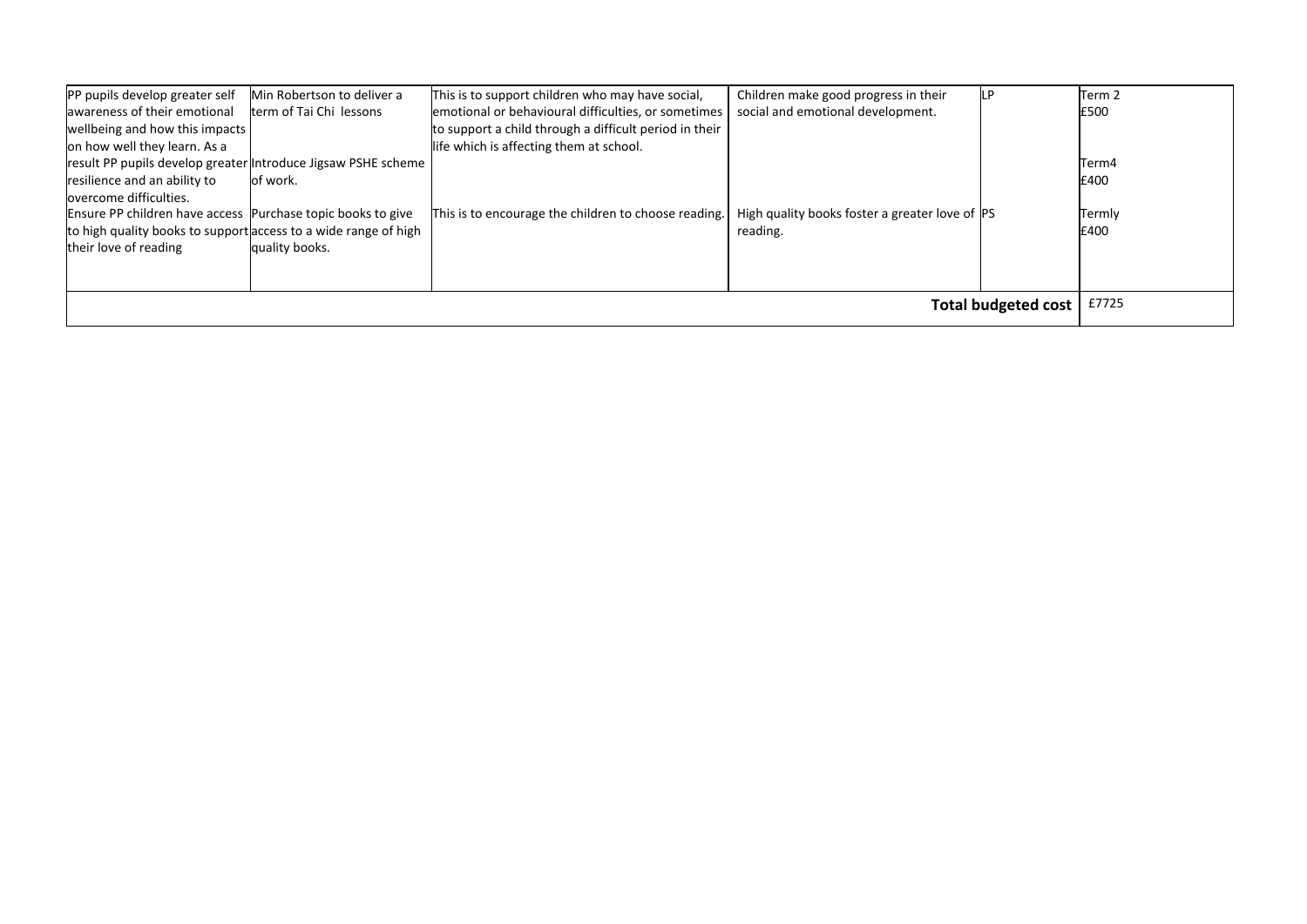| 5. Review of expenditure                                                                                                                                                                                                 |                                                                                  |                                                                                                                                                          |                                                                                   |                                                                         |  |  |  |
|--------------------------------------------------------------------------------------------------------------------------------------------------------------------------------------------------------------------------|----------------------------------------------------------------------------------|----------------------------------------------------------------------------------------------------------------------------------------------------------|-----------------------------------------------------------------------------------|-------------------------------------------------------------------------|--|--|--|
| <b>Previous Year</b>                                                                                                                                                                                                     | 2019-2020                                                                        |                                                                                                                                                          |                                                                                   |                                                                         |  |  |  |
| <b>Desired outcome</b>                                                                                                                                                                                                   | <b>Chosen action/approach</b>                                                    | Estimated impact: Did you meet<br>the success criteria? Include<br>impact on pupils not eligible for<br>PP, if appropriate.                              | <b>Lessons learned</b><br>(and whether you will continue with this<br>approach)   | Cost                                                                    |  |  |  |
| PP children with identified SEN needs<br>receive appropriate support.                                                                                                                                                    | Identify learning needs of PP children<br>Put in place necessary interventions   | Child identified and targets were<br>implemented.<br>Parents were aware of the school's concerns<br>and reports were available to support<br>progress.   | Continue with one to one support 5 hours a week                                   | £2,500                                                                  |  |  |  |
| Focused support allows children to<br>overcome gaps in their learning.                                                                                                                                                   | Small group work for identified PP children.                                     | 100% of children at least meet age related<br>expectations                                                                                               | Due to Covid formalised assessments did not take place.                           | £400                                                                    |  |  |  |
| PP children receive appropriate support in<br>developing their phonic knowledge                                                                                                                                          | Identified children working in small groups<br>on a daily basis.                 | 100% of PP children pass the Year 1 Phonics<br>Screening Check.                                                                                          | Phonics screening didn't take place until November<br>2020. 100% pass in November | £0 (funded<br>through St<br><b>Peters</b><br><b>Teaching</b><br>school) |  |  |  |
| PP children are able to access all educational Parents are made aware of the ability to<br>visits                                                                                                                        | use PP to pay for residential and<br>educational visit.                          | All PP children will have access to all<br>educational visits and trips providing a wide<br>enrichment experience that they might<br>otherwise not have. | N/A                                                                               | £100                                                                    |  |  |  |
| PP children given the opportunity to attend<br>after school clubs                                                                                                                                                        | Parents are made aware of the ability to<br>use PP to pay for after school clubs | All PP children have access to enriching<br>experiences.                                                                                                 | May fully fund in 2021 due to benefits to children.                               | £100                                                                    |  |  |  |
| Ensure that PP children made strong<br>progress in maths                                                                                                                                                                 | Make doodle maths accessible to all.                                             | Most children achieve age - related<br>expectations in summative tests.                                                                                  | N/A                                                                               | <b>£0 (MAT</b><br>funded)                                               |  |  |  |
| PP pupils develop greater self awareness of<br>their emotional wellbeing and how this<br>impacts on how well they learn. As a result<br>PP pupils develop greater resilience and an<br>ability to overcome difficulties. | Min Robertson to deliver a term of Tai Chi<br>lessons                            | Children make good progress in their social<br>and emotional development.                                                                                | Will repeat in 2021                                                               | £800                                                                    |  |  |  |
| Ensure PP children have access to high<br>quality books to support their love of<br>reading                                                                                                                              | Purchase topic books to give access to a<br>wide range of high quality books.    | High quality books foster a greater love of<br>reading.                                                                                                  |                                                                                   | £500                                                                    |  |  |  |